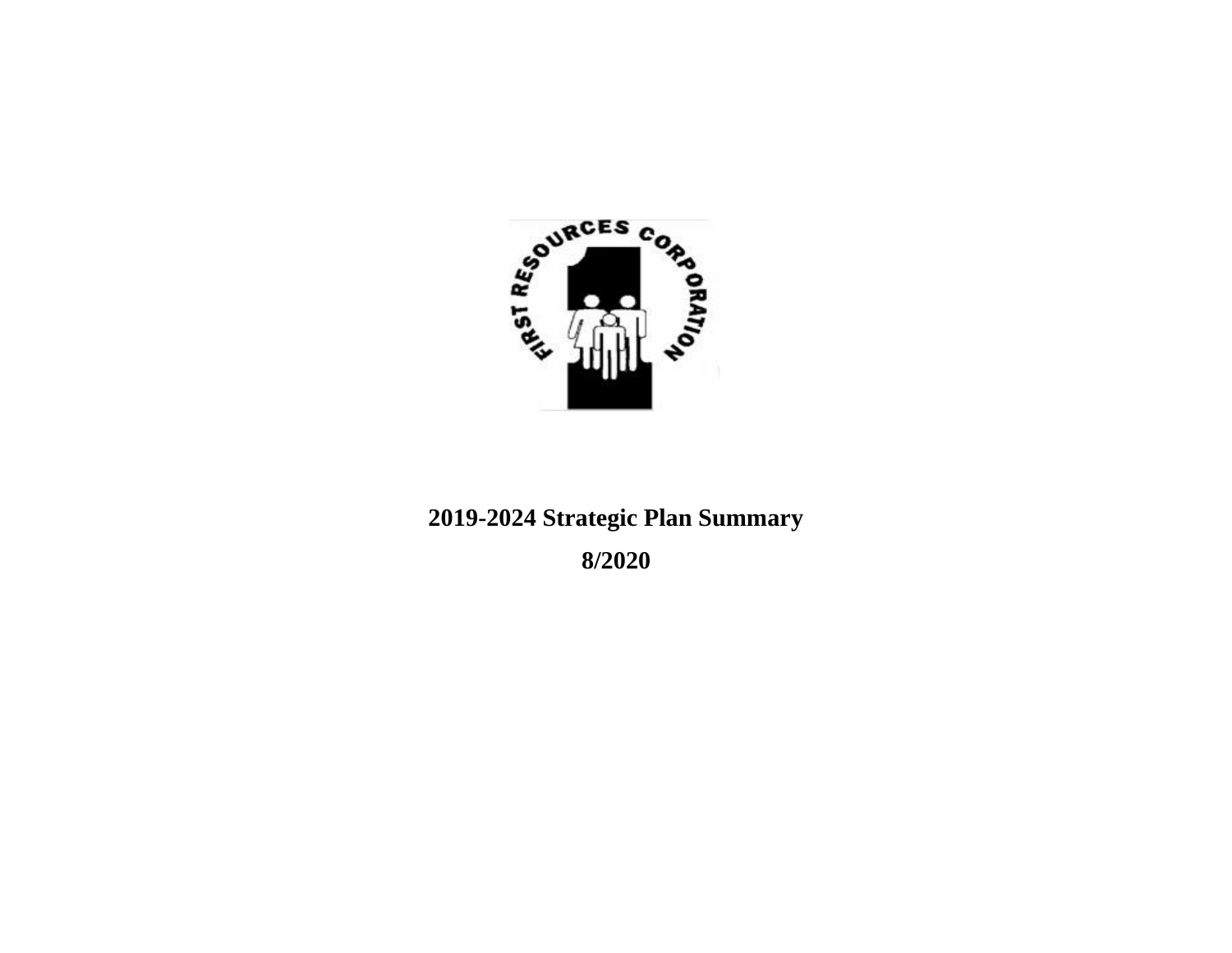# **First Resources Corporation 2019-2024 Strategic Plan Updated 8/20**

#### **Our Mission, Vision and Values**

**Our Mission:** First Resources Corporation provides community-based programs with integrity and respect that inspire home and contribute to the well-being of the people we serve.

**Our Vision:** First Resources Corporation exists to provide quality services for people based upon their individualized needs and desires. First Resources Corporation exists within communities to enhance the abilities of those served and to be productive participating member of their families and of their communities.

#### **Our Core Values:**

Service Excellence Open Communication Constant Respect Professional Development Innovation

**Our Merger:** First Resources Corporation and Tenco Industries merged on July 1, 2020. The organization now serves eleven counties in southeast Iowa. Together FRC can focus on quality services through best practices, can create efficiencies, can invest in our employees and increase our advocacy efforts.

#### **Our 2019-2024 Strategic Plan Goals**

- 1. First Resources Corporation will provide highly effective leadership in operations and management to increase its capacity to achieve results.
- 2. First Resources Corporation will increase community awareness and financial capacity with the support of donors, volunteers, diverse funding sources and community partnerships.
- 3. First Resources Corporation will assess and implement quality and beneficial programs that address the needs of individuals and those the agency serves.

4. First Resources Corporation will work to improve physical design, technology, and maintenance at all sites to centralize and streamline services.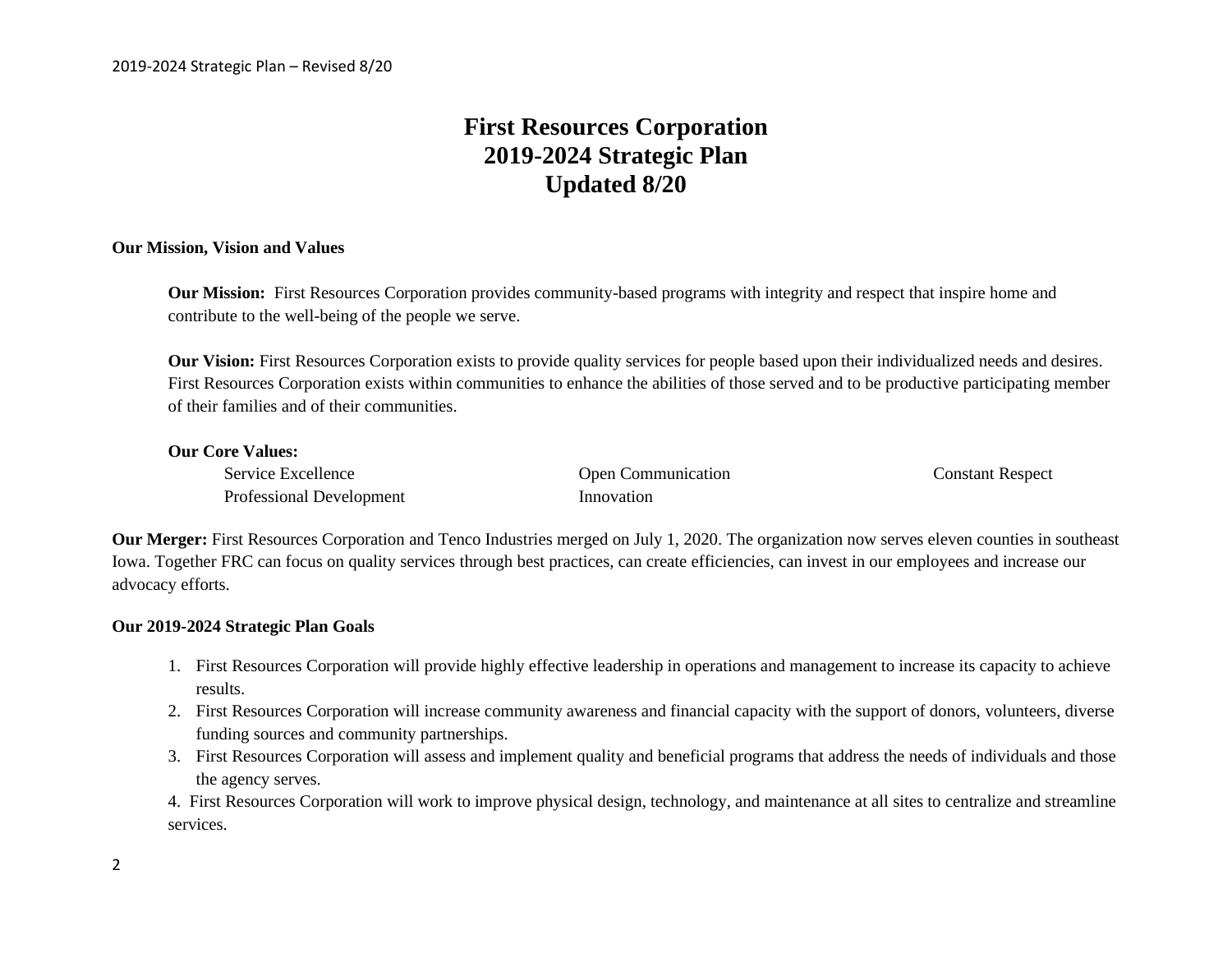#### **Our Progress**

**Goal 1: First Resources Corporation will provide highly effective leadership in operations and management to increase its capacity to achieve results.**

#### **Objective 1: Improve FRC's overall operation and service delivery.**

#### **Progress/Updates:**

- 1. A Director of Compliance was hired on 7/1/2020.
- 2. As we move forward as one organization, FRC is working to ensure best practices. This will be reflected in our policies, procedures, and daily operations as each system and process is reviewed. Some systems currently under review include: Documentation for Services, Billing, Training and Orientation, Client Finances, Medication Administration, Employee Onboarding, Employee Performance Evaluations, etc.
- 3. The agency has appointed the Organizational Standards Committee to include the Executive Director, CFO, COO, Chief Strategic Officer, HR Director, Director of Disability Services, Director of Behavioral Health Services, Director of Employment Services and Director of Compliance.
- 4. Agency bi-laws were updated in June 2020 to incorporate the merger.
- 5. A committee has been meeting frequently to combine training between the two organizations. The committee is recommending more in person/zoom trainings so they can be specific to FRC rather than using Relias online training.
- 6. In order to improve communication and decrease departmentalization, FRC has done the following: hosted regular agency wide zoom updates; sent many emails regarding COVID and expectations; hosted weekly management/department head meetings; and created a monthly agency newsletter.
- 7. As the agency assesses its systems, then we can begin establishing our agency wide monitoring and compliance expectations. At this time, we are hoping to have this complete in January 2021.

**Goal 2: First Resources Corporation will increase community awareness and financial capacity with the support of donors, volunteers, and community stakeholders.**

#### **Objective 1: Diversify funding and increase revenue and human capital.**

#### **Progress/Updates:**

- 1. A Chief Strategic Officer and Director of Marketing were hired on 7/1/2020.
- 2. There is a new board comprised of both former agencies' key supporters.
- 3. A fundraising committee has been established.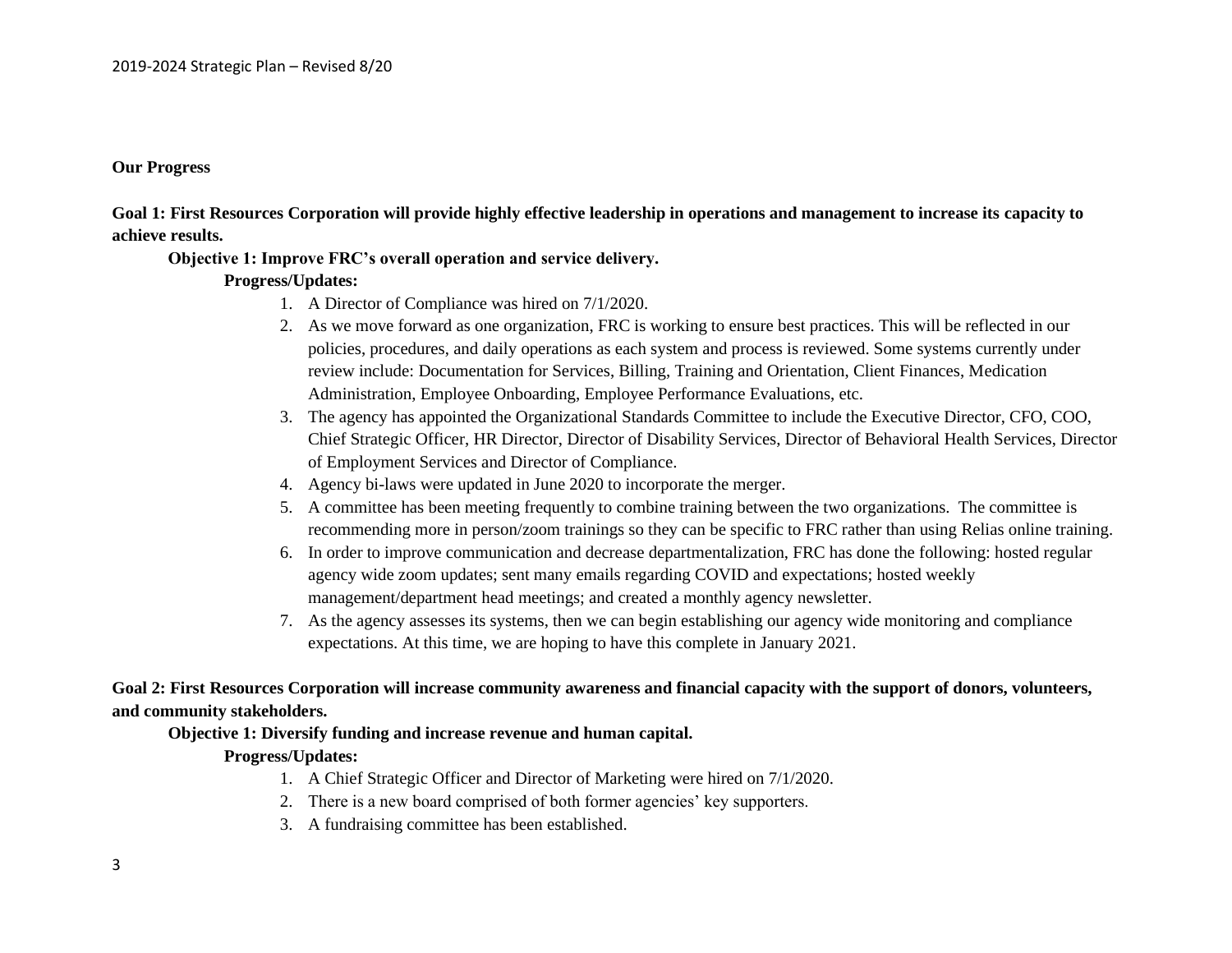- 4. Several staff have been trained on grant writing and various applications.
- 5. A detailed fundraising plan should be completed in October 2020.
- 6. A database for grants, fundraisers, etc should be completed in March 2021.
- 7. A database for volunteers and donation of goods should be completed in March 2021.
- 8. The agency is looking at purchasing truckloads of good to help supply client and programmatic needs (ie: new beds, dishes, etc). This could possibly create community partnerships as well as create jobs for those we serve.
- 9. The Tenco Foundation Golf Tournament was held on 8/15/2020. It is a great time.

#### **Objective 2: Enhance the agency's visibility and improve its image in the community.**

#### **Progress/Updates:**

- 1. A Chief Strategic Officer was hired on 47/1/2020 whose primary role is to serve as a voice at the state and local level.
- 2. A monthly newsletter is distributed to staff.
- 3. FRC has created commercials to promote our employment and behavioral health services.
- 4. Social media sites and websites are being blended to show the new merger and to ensure consistent communication.
- 5. A branding competition was held for staff.
- 6. Focus groups are being held to help with determining a new agency name.
- 7. A new name/logo will be introduced by January 2021.
- 8. New marketing materials will be disseminated as branding is finalized.

**Goal 3: First Resources Corporation will assess and implement quality and beneficial programs that address the needs of individuals and those the agency serves.** 

#### **Objective 1: Enhance current programs in all departments to utilize "Evidenced Based Practices" and "best practices." Progress/Updates:**

- 1. Behavioral Health Services Evidenced Based Practices include: Motivational Interviewing, Seeking Safety and Trauma Informed Care:
- 2. Employment Services will take training and implement Individual Placement and Support (IPS) as its evidenced based practice. This curriculum is focused on supporting people with mental health needs but will be adjusted to also support people with other disabilities.
- 3. The agency has trained all Behavioral Health Staff in Trauma Informed Care. This training may be extended to all staff providing services.

## **Objective 2: Enhance program services where "gaps" are identified.**